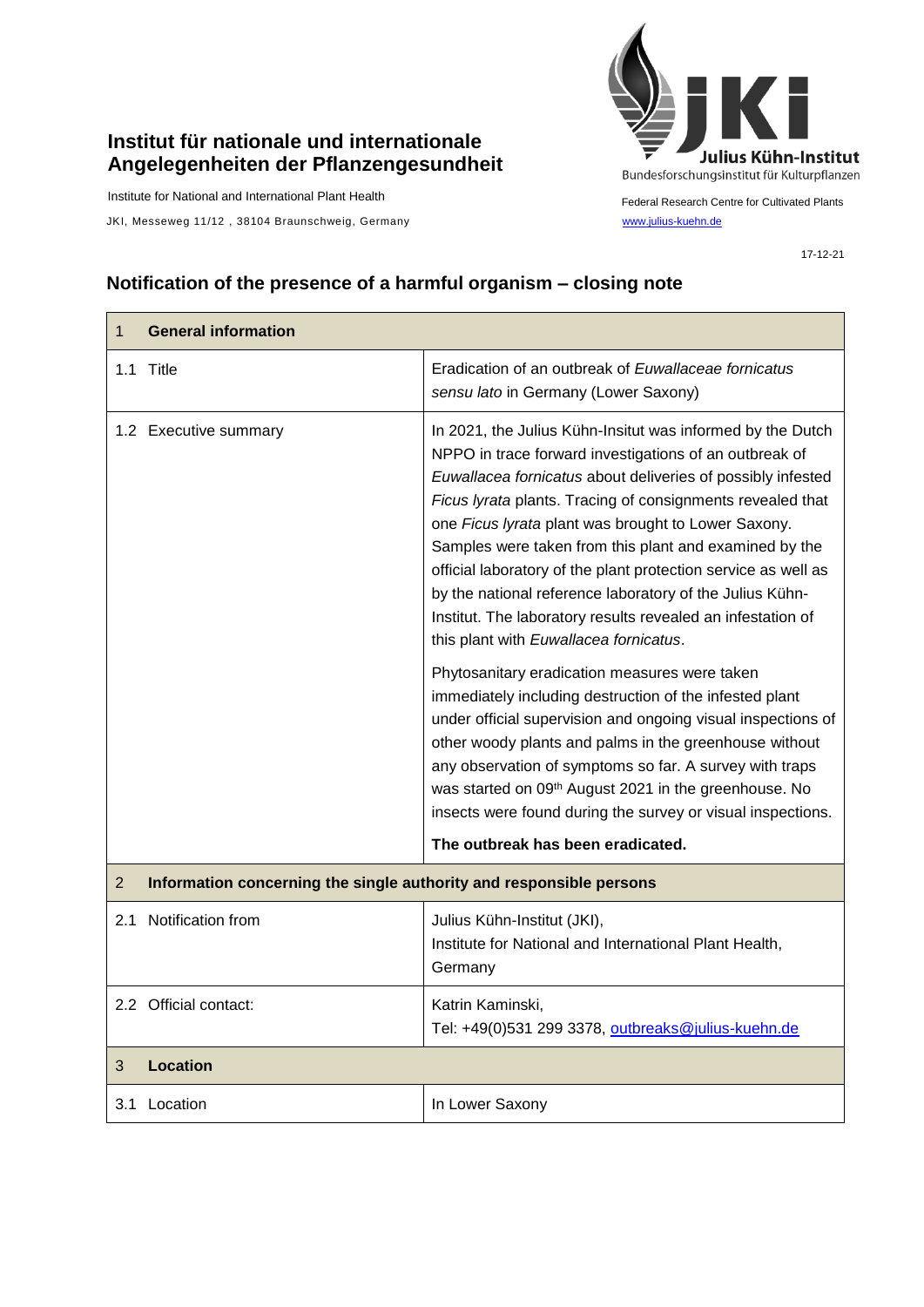| $\overline{4}$ | Reason of the notification and the pest status                                                                                        |                                                                                                                                                                                                                                                                                                                                                   |
|----------------|---------------------------------------------------------------------------------------------------------------------------------------|---------------------------------------------------------------------------------------------------------------------------------------------------------------------------------------------------------------------------------------------------------------------------------------------------------------------------------------------------|
|                | 4.1 First finding in Germany or in the area                                                                                           | Confirmed appearance of the pest in Germany, in which its<br>presence was previously unknown.                                                                                                                                                                                                                                                     |
|                | 4.2 Pest status of the area where the<br>harmful organism has been found<br>present, after the official confirmation.                 | Absent: Pest found present but eradicated                                                                                                                                                                                                                                                                                                         |
|                | 4.3 Pest status in Germany before the<br>official confirmation of the presence, or<br>suspected presence, of the harmful<br>organism. | Transient: Actionable, under eradication                                                                                                                                                                                                                                                                                                          |
|                | 4.4 Pest status in Germany after the<br>official confirmation of the presence of<br>the harmful organism.                             | Transient: Actionable, under eradication                                                                                                                                                                                                                                                                                                          |
| 5              | Finding, sampling, testing and confirmation of the harmful organism                                                                   |                                                                                                                                                                                                                                                                                                                                                   |
| 5.1            | How the presence or appearance of<br>the harmful organism was found.                                                                  | Trace back and forward inspection related to the specific<br>presence of the pest concerned.                                                                                                                                                                                                                                                      |
|                |                                                                                                                                       | The plant protection service was informed by the Julius<br>Kühn-Insitut on 23 <sup>th</sup> July 2021 that Euwallacea fornicatus<br>was found on Ficus lyrata plants in the Netherlands and<br>tracing of consignments revealed that one Ficus lyrata<br>plant was brought to Lower-Saxony.                                                       |
|                | 5.2 Date of finding:                                                                                                                  | 27-07-2021                                                                                                                                                                                                                                                                                                                                        |
|                | 5.3 Sampling for laboratory analysis.                                                                                                 | 29-07-2021<br>A first visual inspection was carried out on 27th July 2021                                                                                                                                                                                                                                                                         |
|                |                                                                                                                                       | and symptoms of an infestation with Euwallacea fornicatus<br>were observed on the concerned plant (boreholes).<br>Therefore, samples were taken from the plant on 29th July<br>2021. Other woody plants and palms in the greenhouse<br>did not show symptoms at visual inspections on 29 <sup>th</sup> July,<br>09th August and 23th August 2021. |
|                | 5.4 Name and address of the Laboratory                                                                                                | Julius Kühn-Institut – Institut für nationale und international<br>Angelegenheiten der Pflanzengesundheit<br>Messeweg 11-12<br>38104 Braunschweig<br>Germany<br>Landwirtschaftskammer Niedersachsen -                                                                                                                                             |
|                |                                                                                                                                       | Pflanzenschutzamt<br>Wunstorfer Landstraße 9<br>30453 Hannover                                                                                                                                                                                                                                                                                    |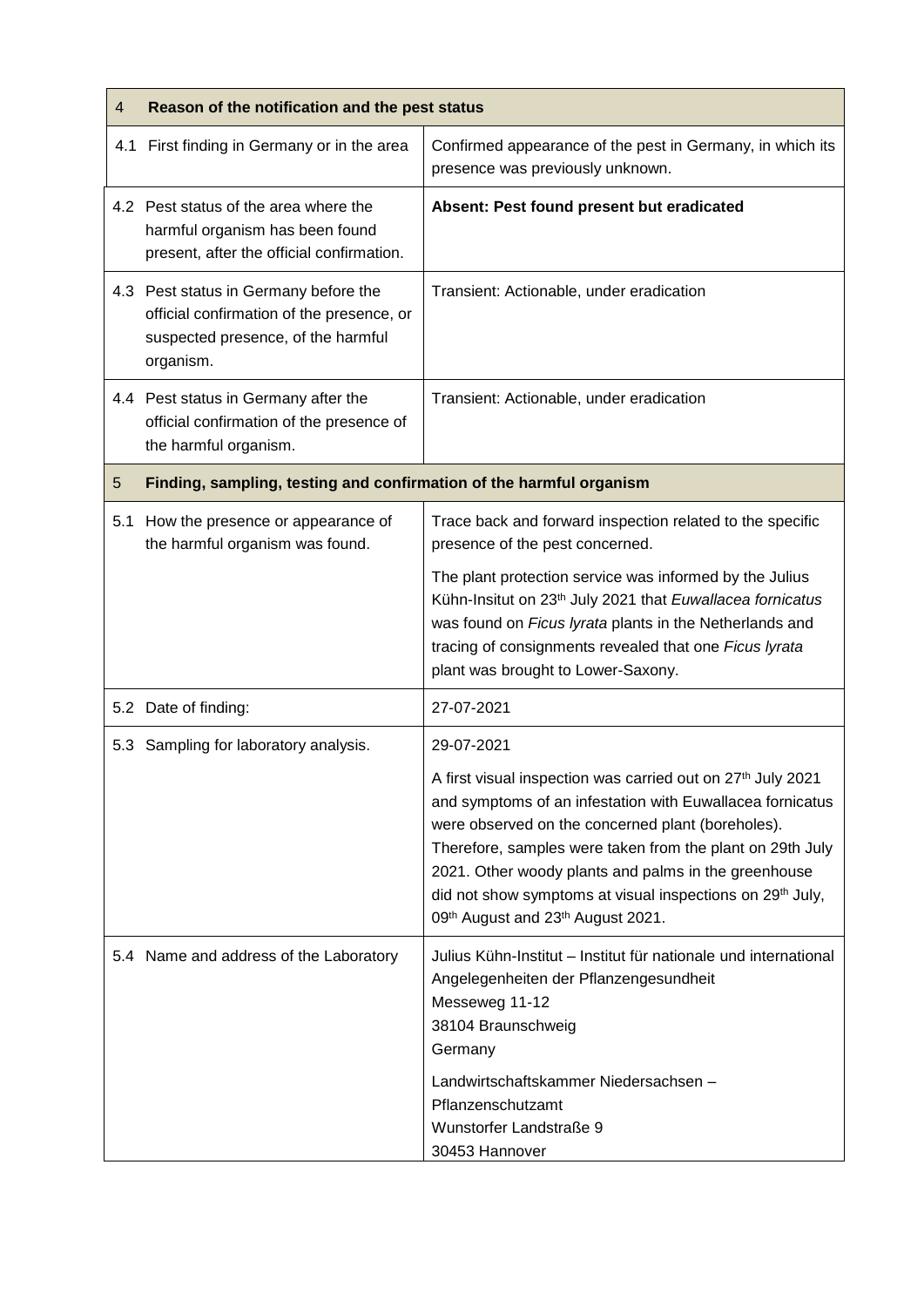|                |                                                                          | Germany                                                                                                                                                                                                                                                                                                                                                                   |
|----------------|--------------------------------------------------------------------------|---------------------------------------------------------------------------------------------------------------------------------------------------------------------------------------------------------------------------------------------------------------------------------------------------------------------------------------------------------------------------|
| 5.5            | Diagnostic method                                                        | According to peer reviewed protocols.                                                                                                                                                                                                                                                                                                                                     |
|                | 5.6 Date of official confirmation of the<br>harmful organism's identity. | 31-08-2021                                                                                                                                                                                                                                                                                                                                                                |
| 6              | Infested area, and the severity and source of the outbreak in that area  |                                                                                                                                                                                                                                                                                                                                                                           |
| 6.1            | Characteristics of the infested area<br>and its vicinity.                | Physically closed conditions: greenhouse<br>Plant to be (re) planted or reproduced                                                                                                                                                                                                                                                                                        |
|                | 6.2 Host plants in the infested area and its<br>vicinity                 | Ficus Iyrata                                                                                                                                                                                                                                                                                                                                                              |
|                | 6.3 Infested plant(s), plant product(s) and<br>other object(s).          | Ficus Iyrata (1 pce)                                                                                                                                                                                                                                                                                                                                                      |
|                | 6.4 Severity of the outbreak.                                            | The infestation was detected on one plant that was<br>destroyed under official supervision immediately after<br>sampling on 29th July 2021.                                                                                                                                                                                                                               |
|                | 6.5 Source of the outbreak                                               | The plant protection service was informed by the Julius<br>Kühn-Institut on 23 <sup>th</sup> July 2021 that Euwallacea fornicatus<br>was found on Ficus lyrata in the Netherlands Tracing of<br>consignments revealed that one Ficus lyrata plant was<br>brought to Lower Saxony, which was found to be infested.                                                         |
| $\overline{7}$ | <b>Official phytosanitary measures</b>                                   |                                                                                                                                                                                                                                                                                                                                                                           |
| 7.1            | Adoption of official phytosanitary<br>measures.                          | Official phytosantitary measures have been taken. No<br>demarcated area was established.                                                                                                                                                                                                                                                                                  |
|                |                                                                          | Phytosanitary eradication measures were taken<br>immediately:                                                                                                                                                                                                                                                                                                             |
|                |                                                                          | - destruction of the infested plant under official<br>supervision<br>- visual inspections of other woody plants and palms in<br>the greenhouse in Lower Saxony are ongoing<br>- survey with trap in the greenhouse was started on<br>09th August 2021 and no insects were found so far (lure:<br>quercivorol; monitoring for 12 weeks, control of traps<br>every 2 weeks) |
|                |                                                                          | No demarcated area was established because of the<br>closed conditions in the greenhouse and because of<br>several visual inspections that revealed no symptoms on<br>other plants. Furthermore, no insects were found in the<br>trap so far, indicating that no spread of the pest occurred.                                                                             |
|                |                                                                          | Therefore, the pest could be eradicated immediately.                                                                                                                                                                                                                                                                                                                      |